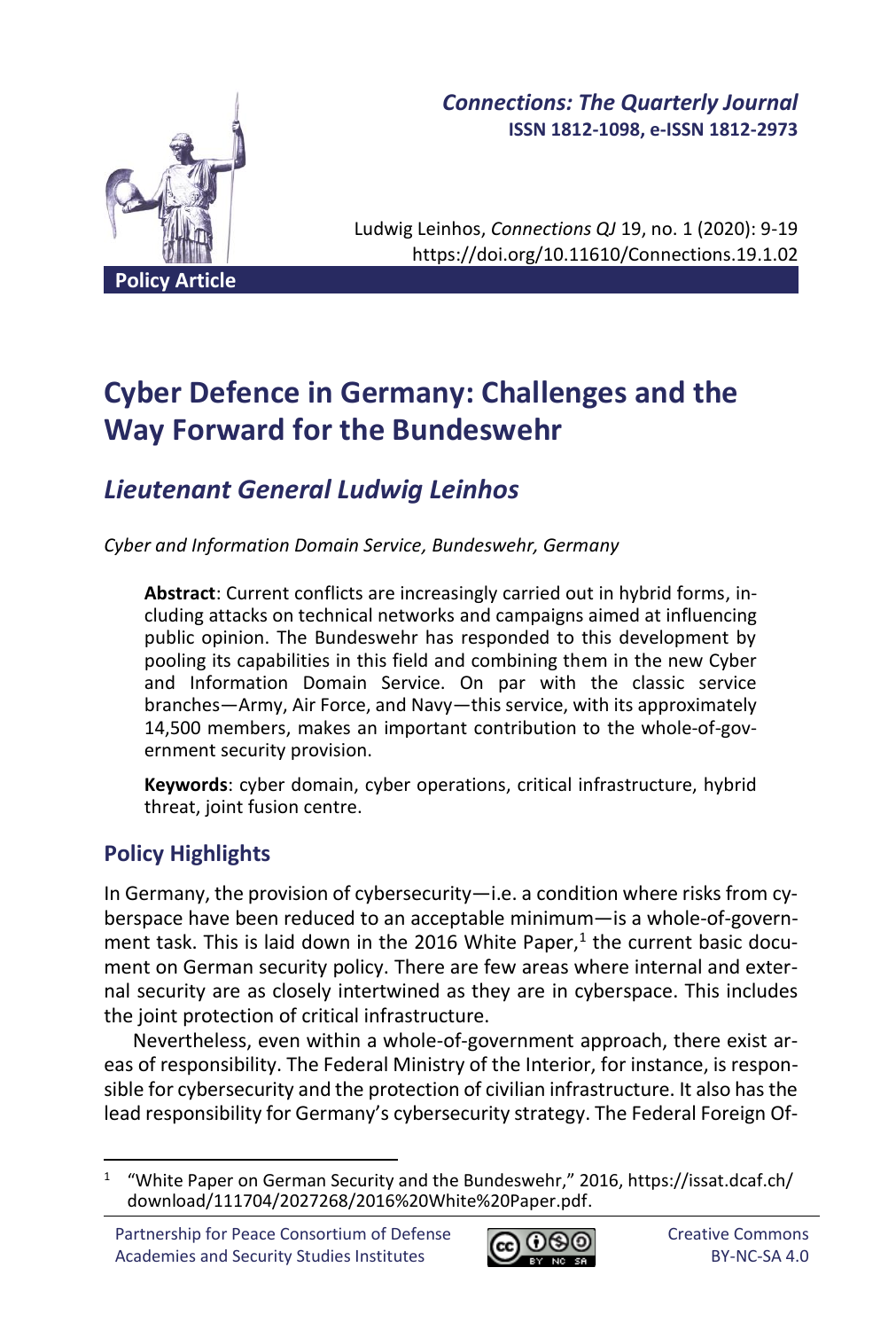fice shapes international cybersecurity policy, while the Federal Ministry of Defence is responsible for cyber defence.

In order to conduct its operations, the Bundeswehr, as a military organization, particularly depends on the availability, confidentiality, and integrity of data, IT-based services, and network-enabled infrastructure. For this reason, Bundeswehr cyber defence places particular emphasis on the protection of friendly systems. An essential instrument to ensure this is a comprehensive, digitally generated, situation picture that also includes information space and is made available to other government agencies as part of a network-enabled approach. In information space, people perceive, interpret, and spread information beyond the technical sphere. What is known as "published opinion" is an essential aspect of our considerations.

Apart from preventive measures, reactive and active measures (cyber and information domain operations) may also become necessary when it comes to ensuring the protection of friendly systems. Cyber and information domain operations can take the form of independent as well as supporting operations. In a conflict, they present a conceivable option for initial operations, which can, if necessary, even be conducted at a time when conventional forces have not yet been alerted. Cyber and information domain operations are subject to the same legal constraints as those of other Bundeswehr forces.

In addition to the whole-of-government approach, multinationality is another basic principle of German cyber defence – as well as German security policy in general. Here, we aim at working together with EU and NATO partners as well as in a bilateral, multilateral, and UN framework to ensure cybersecurity and establish the accompanying legal framework.

## **Policy Challenges**

The German Federal Government regards threats from cyber and information space as one of the key challenges facing German security policy. Digitalization has penetrated all areas of life and together with the increasing interconnectedness of individuals, organizations, and states, this offers unique opportunities. At the same time, however, it leaves governments, societies, and economies particularly vulnerable.

Since its 2016 Warsaw Summit, $2$  NATO has viewed cyberspace as an independent domain of operations – similar to the land, air, sea, and space domains. In cyberspace, armed forces can use suitable software to reconnoitre and subsequently engage enemy systems, amongst other things. In practical terms, this could entail, for example, the interruption of logistic chains, the corruption of data crucial to operations, or the restriction of the availability of key enemy C2 and information systems.

<sup>&</sup>lt;sup>2</sup> "NATO Warsaw Summit Communique," July 2016, paras 70-71, www.nato.int/ cps/en/natohq/official\_texts\_133169.htm#cyber.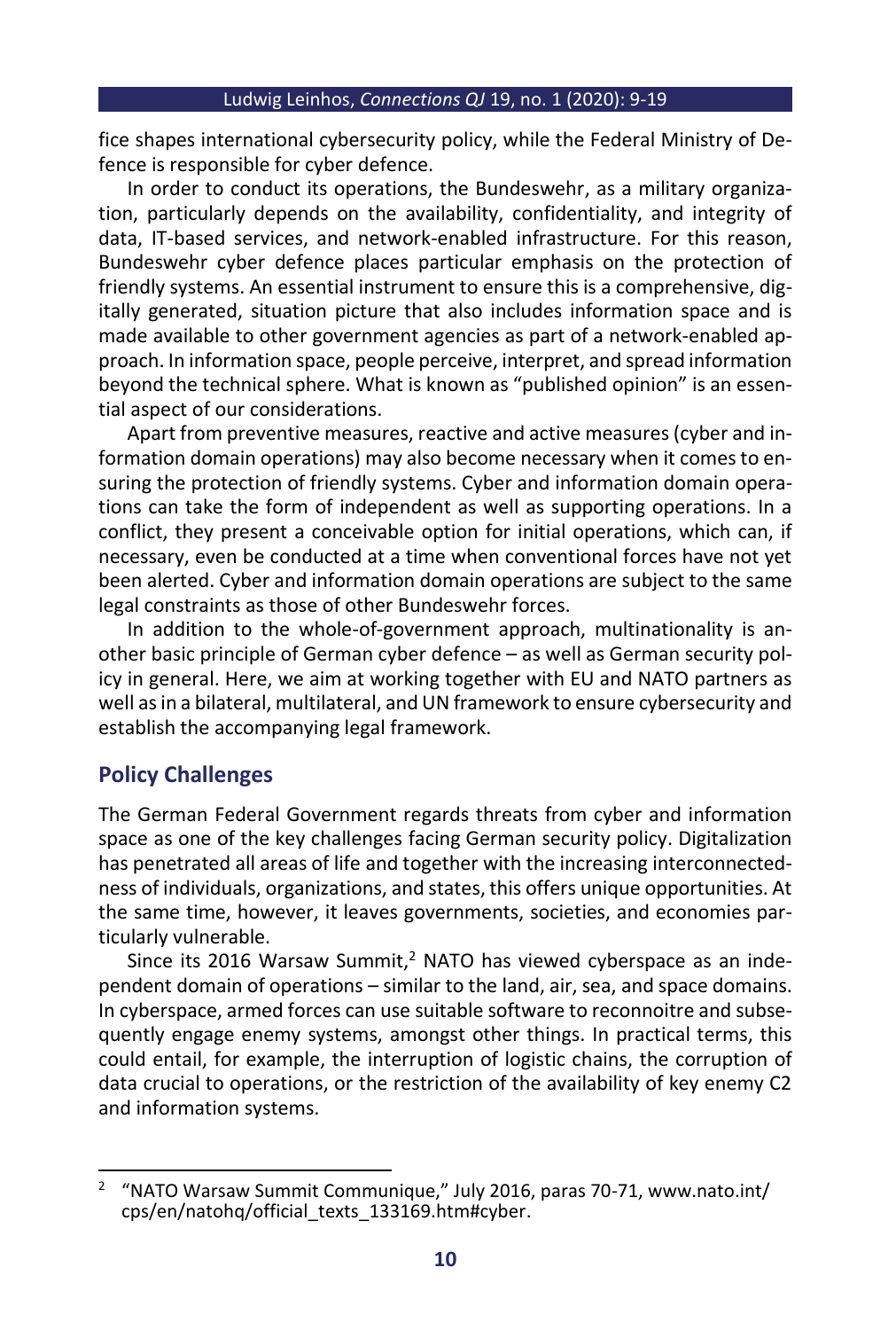By including not only the electromagnetic spectrum but also and especially information space, the Bundeswehr has deliberately defined this new military domain in a more comprehensive way than NATO does. Activities in the information environment, such as fake-news campaigns, continue to increase, making it possible to deliberately stir up unrest. International and national conflicts are more and more influenced by propaganda and disinformation. Consequently, information is becoming one of the core resources of the future.

The cyber and information domain distinguishes itself from the classic domains of operations by several unique features. It is characterized by a high degree of complexity. Territoriality is complemented by virtual reality. The cyber and information domain cannot be divided into combat sectors with clear spatial boundaries. The same holds true for the manoeuvring of troops. Nevertheless, physical effects can be achieved in the cyber and information domain, too. The place where cyber and information domain operations create an effect, however, can be tens of thousands of kilometres away from where the action was initiated. Time, too, plays a different role, considering that effects in cyberspace can be achieved over any distance without delay. Given sufficient preparation, effects are produced in near real-time.

The attribution of attacks poses a problem. Thanks to the available technical possibilities, actions can be concealed extremely well. In addition, there are a large number of possible perpetrator groups and motives. By now, the possibilities of digitalization have made it possible for non-state actors to achieve effects by way of cyberattacks which previously could only be achieved by state actors.

To sum up, today's conflicts are essentially characterized by their hybrid nature. Attacks in cyberspace and disinformation campaigns that remain below the threshold of armed attacks need to be taken into consideration just as much as the massive use of cyber operations as part of a national and collective defence scenario. A clear analysis leading to an informative situation picture is, therefore, of essential importance.

As Chief of the Cyber and Information Domain Service, I see it as my responsibility not to confine myself to minimizing the risks described above. For the Bundeswehr, digitalization also offers enormous opportunities, which will be discussed below.

### **Policy Implementing Structures and Whole-of-Nation Context**

Possible threats to governments, economies and societies are multi-faceted and include data theft, espionage, damage of critical infrastructure, disruption of government communications and are as diverse as the agencies that deal with them. Often hybrid strategies are used to exploit the interfaces between responsibilities, for instance, between internal and external security.

Therefore, the closing of ranks and a system of exchange at national level are an absolute necessity. At the strategic level of the state's cybersecurity architecture, the responsibility for coordinating the cooperation within the Federal Government as well as between the government and the business sector rests with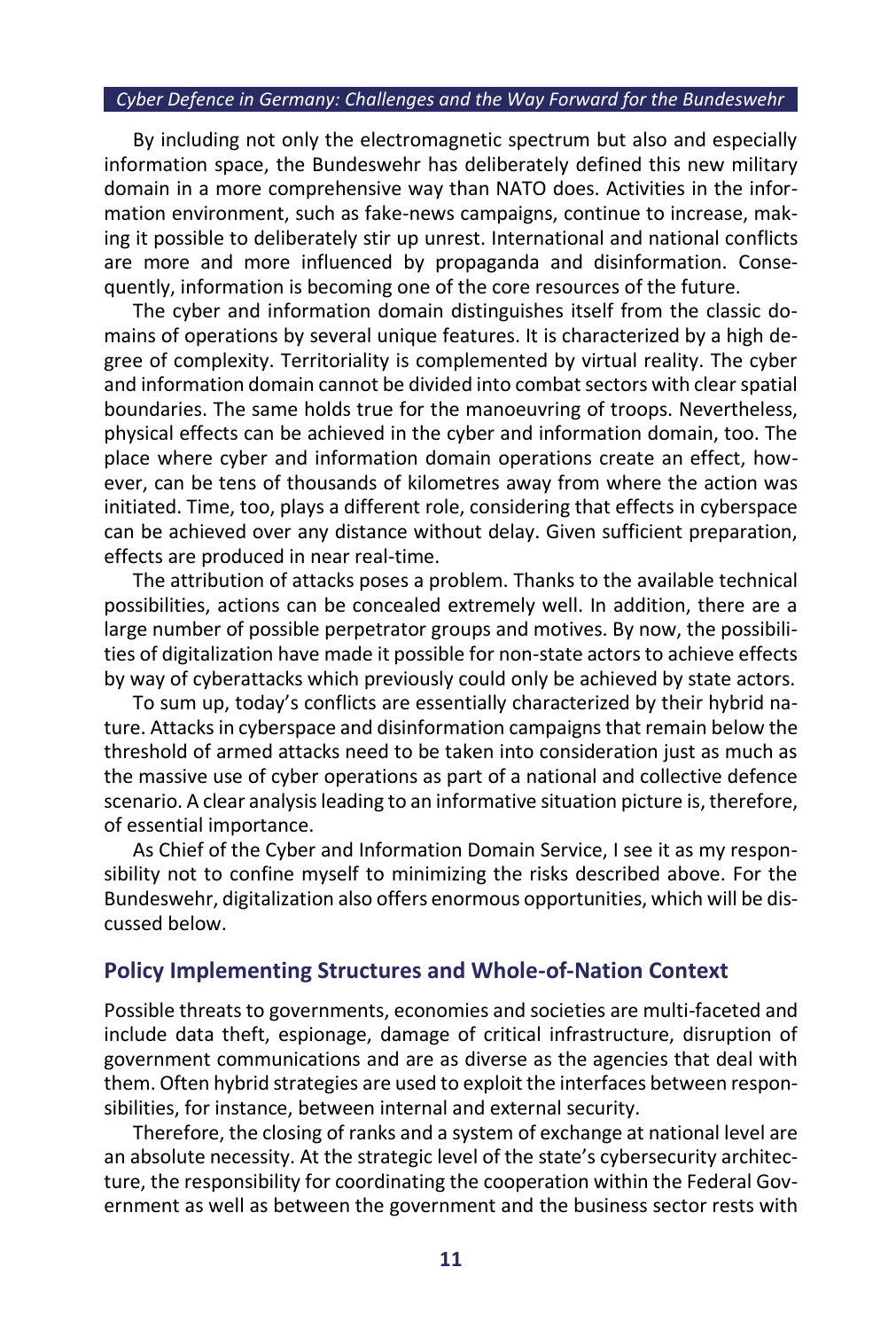#### Ludwig Leinhos, *Connections QJ* 19, no. 1 (2020): 9-19

the National Cyber Security Council. At the operational level, the National Cyber Response Centre, a forum to promote the cooperation of government agencies in the cyber and information domain, was established as early as 2011 under the auspices of the Federal Office for Information Security, which is subordinate to the Federal Ministry of the Interior. In cooperation with all key actors, the National Cyber Response Centre is currently undergoing further adaptation towards an interagency operational-level institution. This is an essential step towards establishing even more efficient structures for ensuring Germany's future ability to act in this field. Here, the involvement of national Internet service providers, too, is indispensable. As a representative of the Bundeswehr, the Cyber and Information Domain Service actively contributes to this process. Once the further adaptation of the National Cyber Response Centre has been completed, it could be used to disseminate information provided by the new Joint Cyber and Information Domain Fusion Centre.

In order to make a vital contribution to cybersecurity in Germany as early as during the development stage of key technologies, the Federal Ministry of Defence and the Federal Ministry of the Interior have been working together to build up the Agency for Innovation in Cyber Security since late 2018. This agency will award targeted contracts for ambitious research projects with high innovation potential. In this way, it will be able to tread new paths in order to maintain Germany's prominent role in technological innovation.

With the Cyber Innovation Hub, the Federal Ministry of Defence has its own interface between the start-up scene and the Bundeswehr.

The Federal Office for Information Security provides support to government institutions, such as the German Bundestag, on issues of information security. If required, it dispatches computer emergency response teams to re-establish information security as quickly as possible. For the Bundeswehr, this task is performed by the Cyber and Information Domain Service.

The attribution—i.e. the identification of the perpetrators—of a cyber-attack primarily falls within the responsibility of law enforcement agencies in cooperation with the intelligence services.

As long as the Bundeswehr is not itself affected by a cyberattack, the German Basic Law limits its role to the provision of administrative assistance and support in the event of particularly grave accidents. This does not mean, however, that a serious attack on critical infrastructure cannot result in a military response in the context of national and collective defence.

#### **Policy Implementation**

## *Protection & Operations, Reconnaissance & Effects, Geospatial Information*

The Bundeswehr has been closely concerned with the issue of information security since the 1990s. For more than 20 years, it has run its own IT security organization, which it is currently developing into a comprehensive information secu-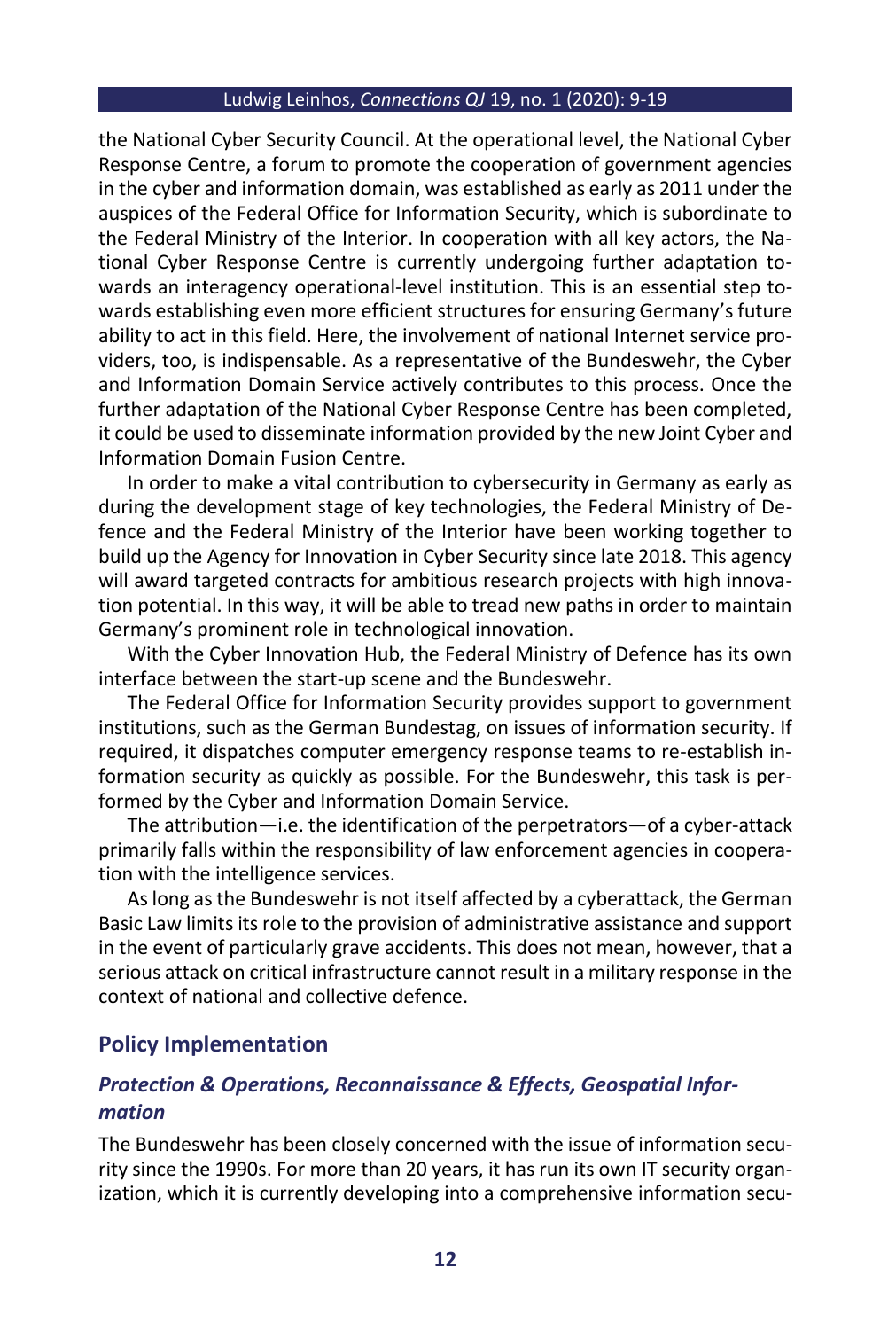rity organization, placing a particular emphasis on raising awareness about the utilization of IT equipment among Bundeswehr members. In response to the effects of increasing digitalization, the new German Cyber and Information Domain Service was inaugurated in April 2017. This major organizational element currently comprises approximately 14,500 military and civilian personnel. It has pooled established units with relevant expertise and expanded existing knowhow.

The task spectrum of this major organizational element is very diverse. One focus of its activities is the protection and operation of the Bundeswehr IT system both at home and in theatre. Its capabilities are not limited to establishing the required connections; it also has situation centres that monitor the IT system around the clock. This is where attacks are detected and, if necessary, contained. In addition, before IT systems and systems with IT components can be employed in the Bundeswehr, they are tested and accredited by a central agency with regard to information security.

The overall responsibility for information security in the Bundeswehr rests with the Bundeswehr Chief Information Security Officer (CISOBw) who also acts as my deputy in the position of Vice Chief of the Cyber and Information Domain Service.

Capabilities for reconnaissance and effects in cyber and information space are also being strengthened and further developed. This includes cyber operations, such as the infiltration of enemy IT networks and the detection of vulnerabilities in friendly systems. Military intelligence provides evaluated reconnaissance results, for instance, radar imagery tailored to specific requirements or high-resolution images for the protection of own and allied forces. Electronic warfare and operational communications are also included in the capabilities of the Cyber and Information Domain Service. Operational communication looks at the factors of information and perception, such as: What do people in theatre say about military operations? Is false information circulating about the Bundeswehr? Once these questions are answered, countermeasures can be taken, if necessary.

The members of the Geoinformation Service assist all areas of the Bundeswehr in achieving their mission by providing high-resolution, quality-assured, digital and analogue geospatial information of all kinds.

#### *Joint Cyber and Information Domain Fusion Centre*

The complexity of cyber and information space makes sound analysis indispensable. For this reason, the Cyber and Information Domain Service has established its own situation centre for the cyber and information domain. Through the fusion of existing (partial) situation pictures from all functional areas relevant to the cyber and information domain, the Joint Cyber and Information Domain Fusion Centre generates a valid situation picture that forms the basis for determining possible courses of action and exploiting synergy effects. Analysts process various types of data—both structured and unstructured—from different sources; in future, they will also make use of artificial intelligence and big data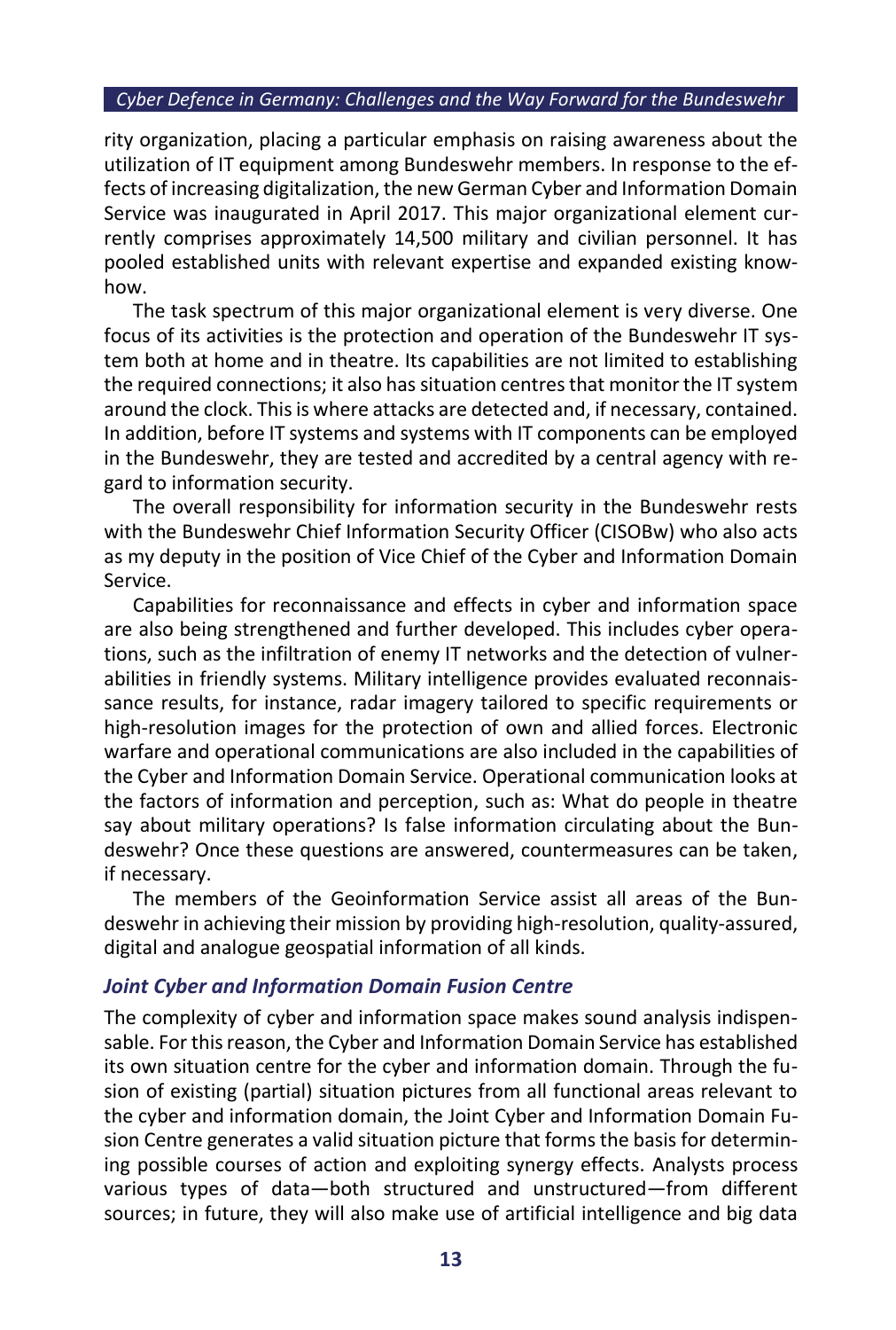methods. For instance, by correlating data from the Bundeswehr IT system with other military intelligence information as well as open-source information gathered from social networks, conclusions can be drawn that can indicate a growing hybrid threat or a coordinated cyber-attack. The analyses thus obtained can then be made available to users in the Bundeswehr and also to other government agencies.

## *Software Expertise in the Bundeswehr*

The Bundeswehr Cyber and Information Domain Service is capable of developing its own software as well as adapting commercially available software products to Bundeswehr or NATO requirements. Since 1 April 2019, the Bundeswehr Centre for Software Expertise has pooled these capabilities and continues to develop them. The inherent possibilities can hardly be overestimated. This allows us to make a decisive contribution to digitalization in the Bundeswehr – from the equipment of commando forces and combat posts to Bundeswehr data centres. One outstanding example—just one of many—is the harmonization of C2 information systems. The Bundeswehr has harmonized the existing C2 information systems of the armed forces, adapting them for service orientation. This project, as well as the succeeding projects that build on it, such as the German Mission Network, will enable the Bundeswehr to provide the majority of its mission-oriented IT from data centres through a "Bundeswehr private cloud" and, for mission-related tasks and exercises, a "mission cloud." The Bundeswehr Centre for Software Expertise makes a crucial contribution in this field.

## *Harnessing Artificial Intelligence*

The work of the Bundeswehr Centre for Software Expertise has already made it clear that the Cyber and Information Domain Service also places great value on exploiting the opportunities offered by digitalization. This also applies to the use of artificial intelligence (AI). For digitalization, AI presents a quantum leap – just as the assembly line did for industrialization. Weak AI—which, in contrast to strong AI, is limited to solving specific user problems—will become an integral part of our everyday lives, a tool that will assist us around the clock. This technology has enormous potential, particularly when it comes to structuring large amounts of data because, like a kind of metal detector, AI tools can find the proverbial needle in the haystack of big data.

A possible military application can be found, for instance, in early crisis detection. For this purpose, the Federal Ministry of Defence has been developing, in cooperation with industry, an IT support project for early crisis detection since 2017. Participants in the project include the Bundeswehr University in Munich. The above-mentioned Joint Cyber and Information Domain Fusion Centre of the Cyber and Information Domain Service will also employ AI tools in future in order to speed up decision-making and put it on a sounder basis. Here the immense advantage of AI becomes apparent. It relieves the analysts so that they can concentrate on what machines cannot do, i.e. drawing conclusions and deriving and assessing options for action. Here we touch on an issue that I regard as extremely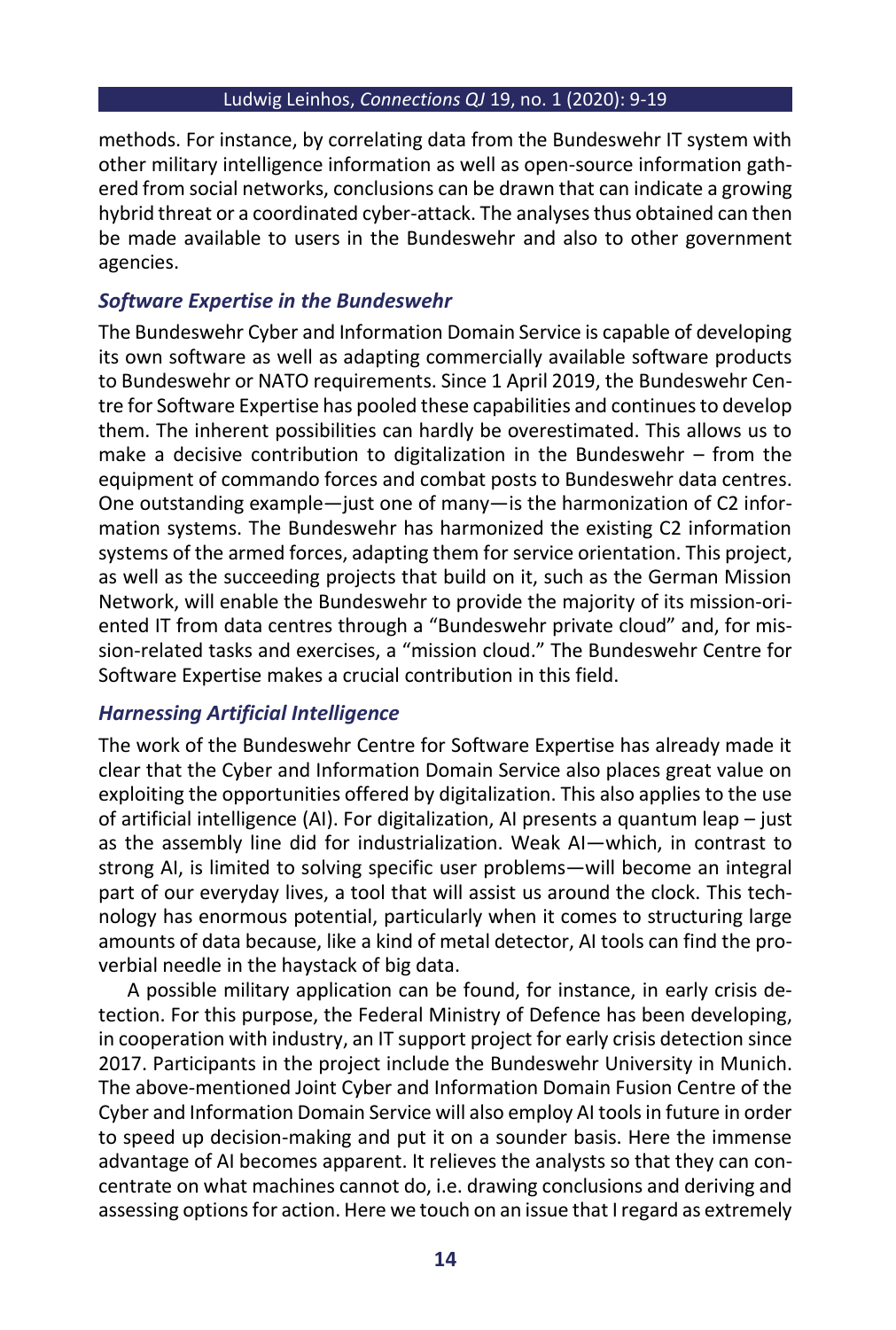important: The decision about what to do with the information must and will always be made by human beings.

In the areas of Bundeswehr training, materiel maintenance, and logistics too, AI will certainly bring improvements in the future. The Army, for instance, is currently identifying possible uses of AI and machine learning techniques and implementing them as part of prototype projects. The Air Force is investigating the potential of employing AI in the Air Command and Control (AirC2) planning process and the use of AI in mission planning. In the medical field, imaging analysis is already being used in diagnostics.

It is, however, not only the Bundeswehr that has realized the military potential of AI; other nations are also stepping up research. Thus, the use of AI for military purposes is a topic of strategic importance.

#### *Digital Networking on the Battlefield*

My organizational element is responsible for the operation, use, protection, and further development of the Bundeswehr IT system. This ranges from office communication equipment, the provision of which is in the hands of the federally owned BWI company, to Bundeswehr weapon systems interfaces – from the Eurofighter system support equipment to the Navy's seaborne operations centre and the tablet computer of the infantry soldier on the battlefield. My objective is to provide the armed forces with the required IT services in an efficient and secure way. Here, particular attention is paid to the design of the overall system in order to ensure seamless transitions and interoperability, both internally and with external partners such as allied armed forces or other government agencies.

The Cyber and Information Domain Service plays a key role in the digitalization of the armed forces. It acts as the central armed forces requesting authority for IT projects. The Digitalization of Land-Based Operations (D-LBO) programme is a prominent example. This project is not only aimed at replacing the old SEM and TETRAPOL radio sets with IP-based services, but at the digital interconnection of all soldiers and vehicles on the battlefield as part of a mobile and seamless, nationally and multinationally interoperable network. It is intended that this will be guaranteed even in national and collective defence operations, which are characterized by frequent command post relocations and mobile conduct of operations. Modernizing the IT equipment of tens of thousands of vehicles and personnel is a mammoth project that will take several years to complete. The D-LBO programme is the key to the modernization of mobile information supply during operations.

#### *Multinational and Whole-of-Government Approach*

Multinationality has already been mentioned as an important guiding principle. It applies to the networking of systems and actors of different levels of command on the battlefield just as much as, in a very practical form, to the numerous NATO, EU, and binational exercises. In 2019, the Cyber and Information Domain Service again took part in the world's largest international live-fire cyber defence exercise, the NATO exercise *Locked Shields*. The Bundeswehr computer forensics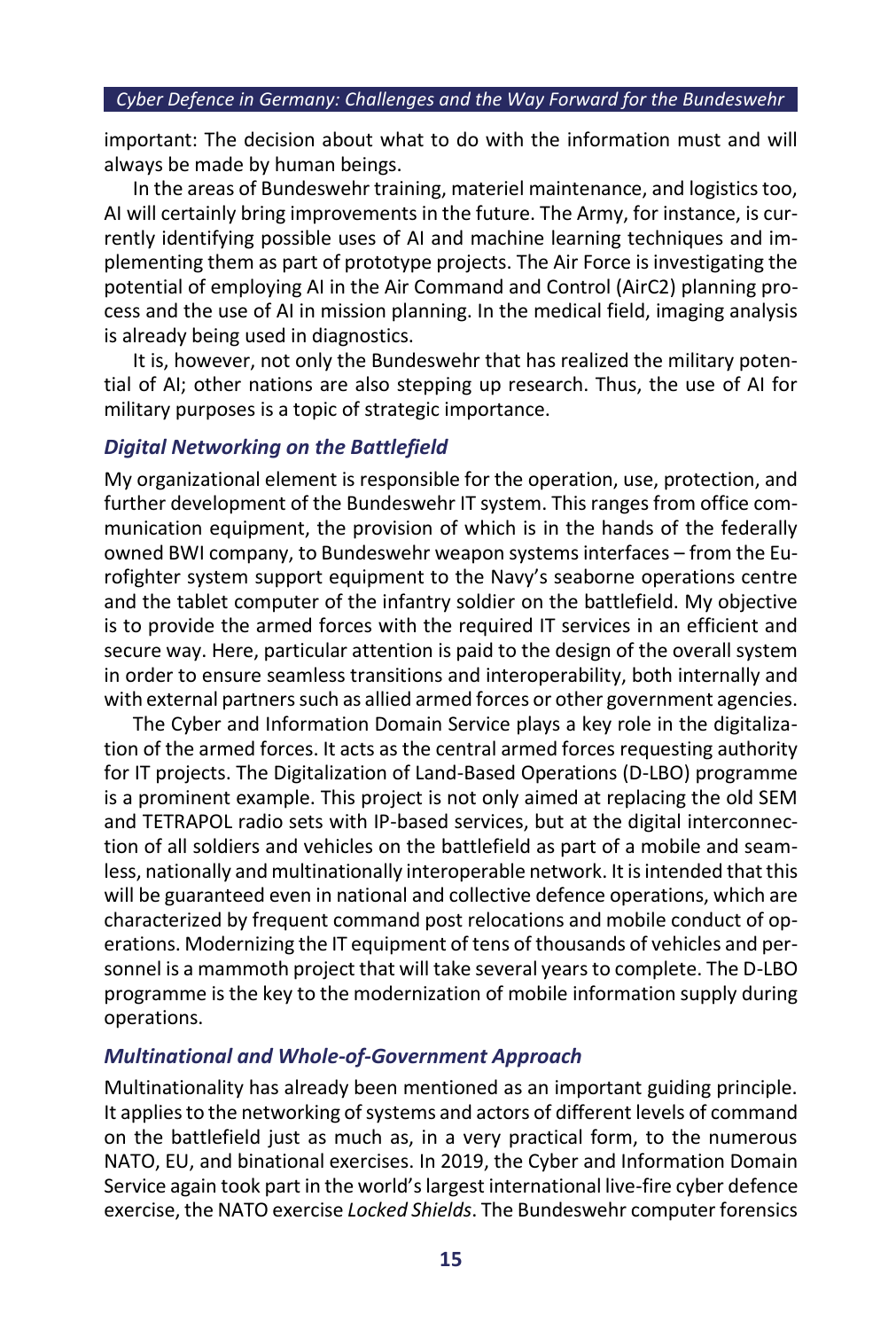experts were chosen as the best team in their category for the fourth time in a row.

At the military-strategic level, too, we maintain close contact with our partners. Thus, while only in the second year of our existence, we were given the chairmanship of the Cyber Commanders Forum for one year. This body regularly brings together the cyber commanders of several NATO and non-NATO nations in order to strengthen multinational cooperation.

Furthermore, thanks to our cooperation with other national institutions, the Cyber and Information Domain Service also contributes to national security and strengthens Germany's cybersecurity architecture. For instance, close cooperation has developed with other security agencies, such as the Federal Office for Information Security. In our eyes, the development of the National Cyber Response Centre, which is subordinate to the Federal Office for Information Security, into an inter-ministerial and operational-level institution is essential for Germany's future capacity to act. With our expertise, we contribute to this process and address the issues, wherever possible, maintaining close contact with all parties involved.

In addition, we have agreed on first cooperation projects with the business and science sector, for instance with the German Telekom company, with the Fraunhofer Institute for Communication, Information Processing, and Ergonomics (FKIE), and—our most recent cooperation since May 2019—with Bitkom, Germany's leading association for information technology, telecommunications, and new media. At the regional level, the Cyber and Information Domain Service is part of the Cyber Security Cluster Bonn, maintaining connections with business companies, educational institutions, and government agencies in order to share information and best practices. This is achieved, for instance, through mutual job shadowing or the opening and support of training measures.

#### *Personnel and Materiel*

Suitably qualified and motivated personnel is increasingly becoming a strategic resource. Like many organizations and companies, the Bundeswehr faces the challenge of recruiting young talents in the field of cyber and information technology. From conversations with potential employees, we have learned that the Bundeswehr, with its specific task portfolio, is definitely an attractive employer for this target group. We use this as an advantage and offer incentives, for instance, by promoting education and training measures for our members. In January 2018, an international Master's degree programme in cybersecurity was launched at the Bundeswehr University in Munich. There, we are also creating a research centre for computer science and cybersecurity, which is unique in Germany.

As Chief of the Cyber and Information Domain Service, I fulfil the same role as the chiefs of staff of the other services when it comes to developing personnel requirements for the career paths that fall into my responsibility, i.e. cyber and information technology, military intelligence, operational communication, and geoinformation. This means that I have the lead responsibility for the design of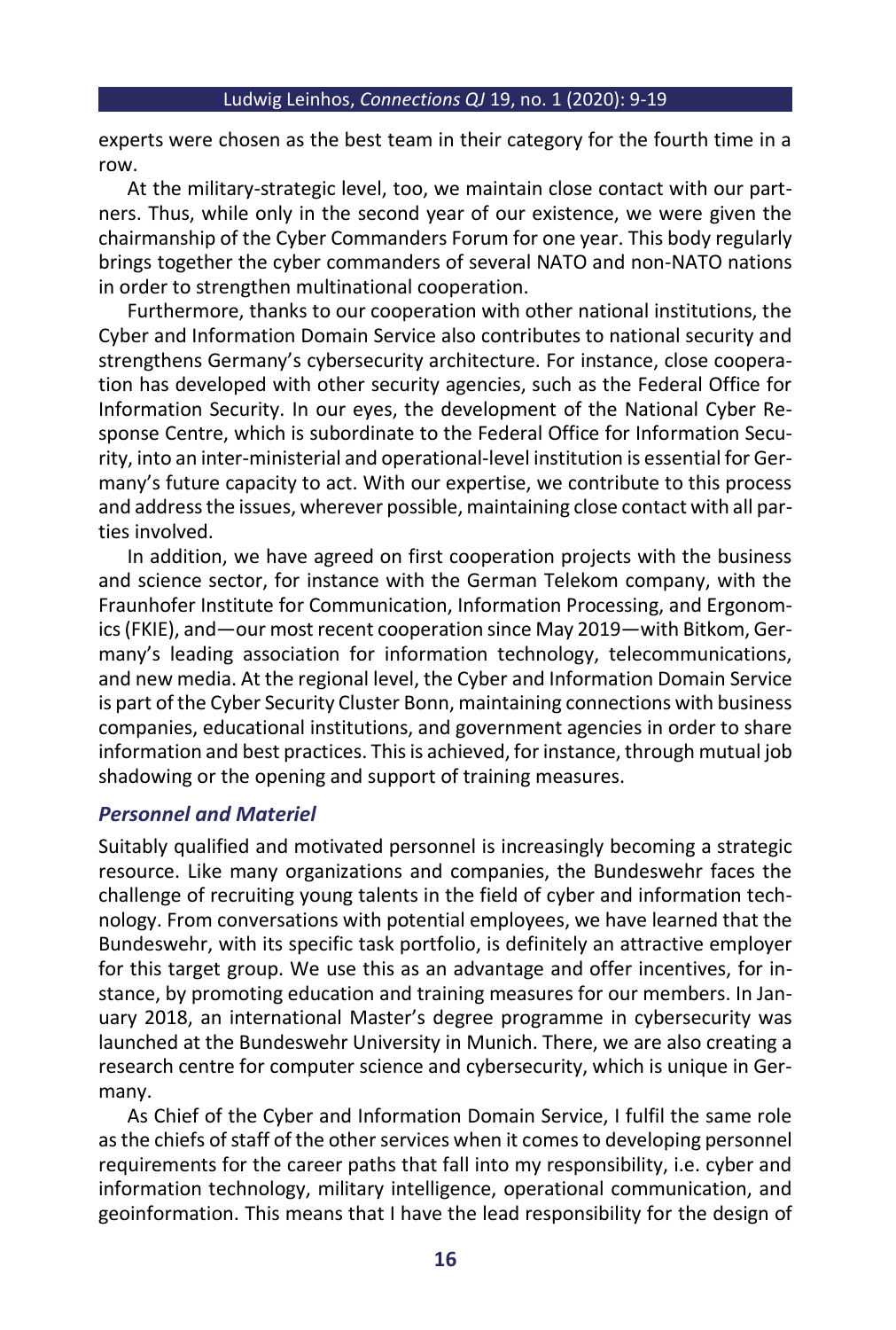these predominantly technical career paths. For these careers, we will establish a holistic view on personnel issues across all major organizational areas and thus improve the existing range of individual professional perspectives.

Currently, we are also developing possibilities to take informal cyber and IT expertise of potential employees into stronger consideration, which will allow us to make attractive offers to these applicants, too. In addition, we have made significant progress when it comes to personnel augmentation by reservists and lateral entry employees. With more than 800 individuals interested in working for the cyber reserve and over 1400 users of the cyber community platform, a Bundeswehr virtual forum, the Cyber and Information Domain Service also benefits from external expertise. Furthermore, we are creating various flexible working opportunities and attempting to provide financial incentives, for instance, in the form of bonus payments for urgently needed IT specialists.

Regarding the issue of materiel, it is my wish to further streamline procurement and maintenance processes. Given the rapid development cycles in the cyber and IT sector, this is the only way we can ensure adequate equipment and maintenance. Numerous defence projects already exist that contribute to the modernization of C2 capability in the Bundeswehr. Above, I have described in detail how the Cyber and Information Domain Service contributes to this through the digitalization of land-based systems.

#### *International Law*

In general, the use of military cyber capabilities is subject to the same constraints under international and constitutional law that apply to any other operation of the German armed forces. At the international level, there also exists a definitive but non-binding regulation on how to apply existing international law to cyber operations, the Tallinn Manual 2.0.<sup>3</sup> These legal and ethical foundations are to be taken into account for all measures in cyber and information space. So, although the foundations of legal security have been laid down, there is still much to be done in this area. Indeed, it is indisputable—and has by now become consensus—that the binding international rules that govern armed conflict between states must also be applied to the cyber and information domain. Therefore, in order to allow a quick response to attacks if necessary, the issue of how these rules are to be applied to this new domain must be considered in detail.

## **The Way Forward**

The challenges in the cyber and information domain, which have been described above, will increase further, both in quality and in quantity. Therefore, adequate protection is vital for the state, the economy, and society. In Germany, this is regarded as a national task, which is to be approached together with international partners.

<sup>3</sup> Michael N. Schmitt, ed., *Tallinn Manual 2.0 on the International Law Applicable to Cyber Operations* (Cambridge University Press, 2017).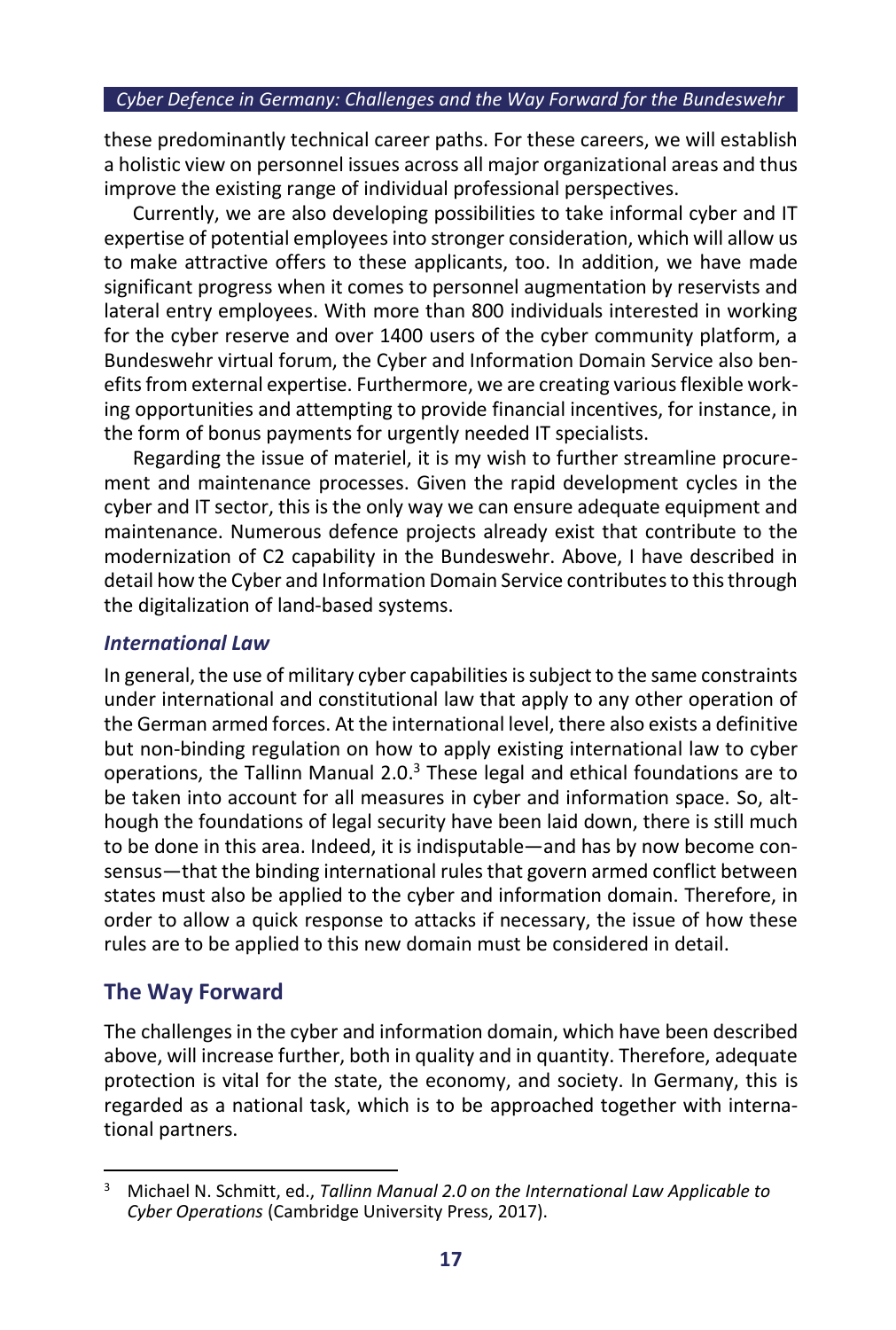#### Ludwig Leinhos, *Connections QJ* 19, no. 1 (2020): 9-19

This is also how the most recent major organizational element of the Bundeswehr sees itself. The Cyber and Information Domain Service is responsible for the Bundeswehr IT system as well as for reconnaissance, effects, and geoinformation. During routine duty, operations, and exercises, it closely cooperates with other parts of the Bundeswehr as well as with friendly armed forces and other national authorities.

With respect to digitalization in the Bundeswehr, it is important not only to counter the risks but also, and especially, to exploit the inherent opportunities. This largely applies to technical aspects. At the same time, however, a new way of thinking is required when it comes to operations in cyber and information space. Cyber and information domain operations constitute an independent field of operations and provide support to land, air, and maritime missions as part of conventional military operations. Therefore, in order to provide politicians with non-kinetic options, these capabilities must be developed across the entire spectrum of cyber and information domain operations.

The government must maintain its capability to act and to ensure the protection of the people and the provision of basic services. Here, the capabilities of the Bundeswehr in the cyber and information domain can make a vital contribution.

### **Disclaimer**

The views expressed are solely those of the contributing authors and do not represent official views of the PfP Consortium of Defense Academies and Security Studies Institutes, participating organizations, or the Consortium's editors.

#### **Acknowledgement**

Journal *Connections: The Quarterly Journal*, Vol. 19, 2020 is supported by the United States government.